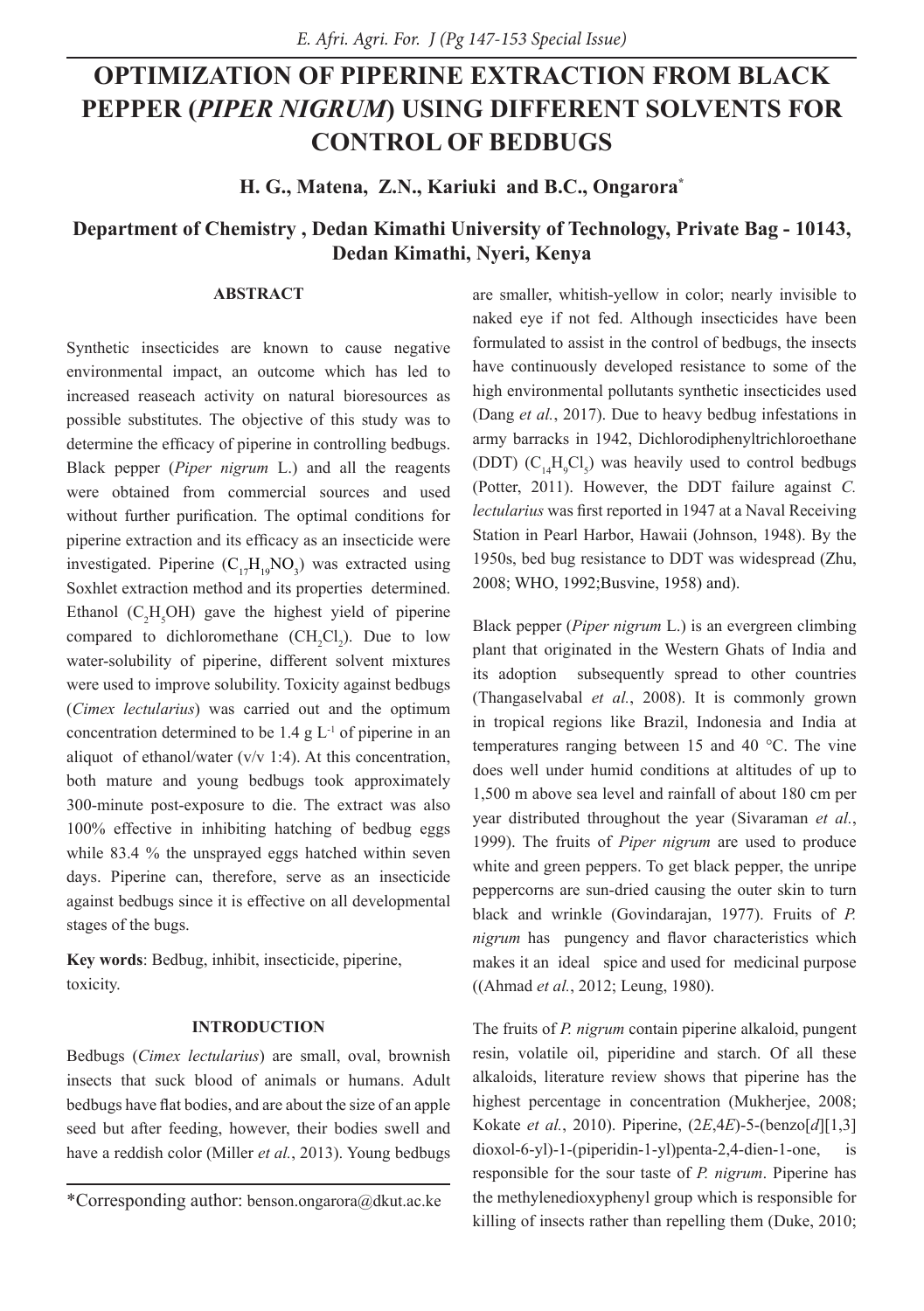# Trease, 1983).

Piperine (figure 1) has low solubility of approximately  $40$ mg  $L^{-1}$  in water, but soluble in ethanol and other organic solvent . Chloroform is the best solvent for extraction of piperine although it is one of the carcinogens (Tripathi, 2017). This property formed the basis of piperine extraction from *P. nigrum* using ethanol (which is nontoxic to humans) in comparison to dichloromethane (an alternative to chloroform) in order to establish the solvent that extract more of the piperine. The objective of this study was to determine the efficacy of piperine in controlling bedbugs.



**Figure 1.** Structure of piperine.

#### **MATERIALS AND METHODS**

All solvents, reagents and black pepper were obtained from commercial sources and used without further purification. Bedbugs were obtained from hostels and some from highly bedbug infested homes. The pepper was dried and ground to fine powder and approximately 10 g was placed in a soxhlet thimble and then extracted using 100 mL of ethanol for 240 minutes. The solution obtained in the round bottom flask was then concentrated using a water bath maintained at at 90 °C during the concentration process. Approximatelt 10 mL 10% of alcoholic potassium hydroxide (KOH) was added to the residue with continuous stirring. The insoluble residue was then filtered and alcoholic solution concentrated at room temperature (20 °C). Some crystals were formed at the sides of round bottom flask, which were dissolved in hexane: ethanol mixture and the solution formed transferred into a vial and left to concentrate at room temperature to crystallize out piperine.

#### **Experimental extraction of piperine**

Approximately 10 g of black pepper powder were subjected to same extraction apparatus and similar duration of time to ensure uniformity in extraction procedure for comparison purposes. The experiments were done in

triplicate. The ground pepper powder was placed in a soxhlet thimble and then extracted with dichloromethane (DCM) in a round bottom flask as described by Shingate *et al*. (2013). The procedure was repeated using ethanol as the extraction solvent. Determination of piperine properties was done according to the method described by Saha *et al.*( 2013).

#### **Bioassay**

Toxicity of piperine was evaluated using bedbugs sourced from hostels within Dedan Kimathi University of Technology neighbourhood, stored in a well aerated transparent vial with a rug and covered with a cap. Bedbugs were kept at room temperature and all the tests were done under similar laboratory conditions to avoid sudden external environmental change (Romero *et al.*, 2009). The vial was kept on an open shelf that was maintained at 25 °C to avoid suffocating insect. Mature bedbugs were classified as those with length above 2 mm, while those that attained 2 mm were considered as young bedbugs. Piperine was first dissolved in ethanol and further dissolved in water to obtain light-yellow solutions with different concentrations of 1.3, 1.5, 1.8, 2.1 and 2.5 g/L. Efficacy tests was carried out in 3 replicates in Randomized Complete Block Design (RCBD) -  $5 \times 2$ factorial arrangement for both mature and young bedbugs in vials. To each test vial, a piece of cloth was first placed to simulate the practical conditions of application and avoid drowning the specimen. Different concentrations of piperine concentrations were prepared in ethanol/water (1:4) and ethanol/water (1:2) respectively. The prepared solutions were then sprayed to the specimen with the help of a spray bottle. Each concentration was applied to subsets of bedbugs (young and old) in triplicates. Response time for both groups of specimen to die were determined. The results were analyzed using Anova as per literature guidelines (Festing, 2014).

#### **Test on bedbug eggs**

On collecting the bedbugs for the purpose of this research, the specimens were kept in a vial with a rug and after a 7 days, observations were made on eggs..The bedbugs were separated from the rug, divided into two for further evaluation. The eggs were placed in separate vials for the purpose of determining their hatchability . One was sprayed with piperine dissolved in water/ethanol mixture (4:1) at optimum concentration determined from the bioassay experiments while the other one remained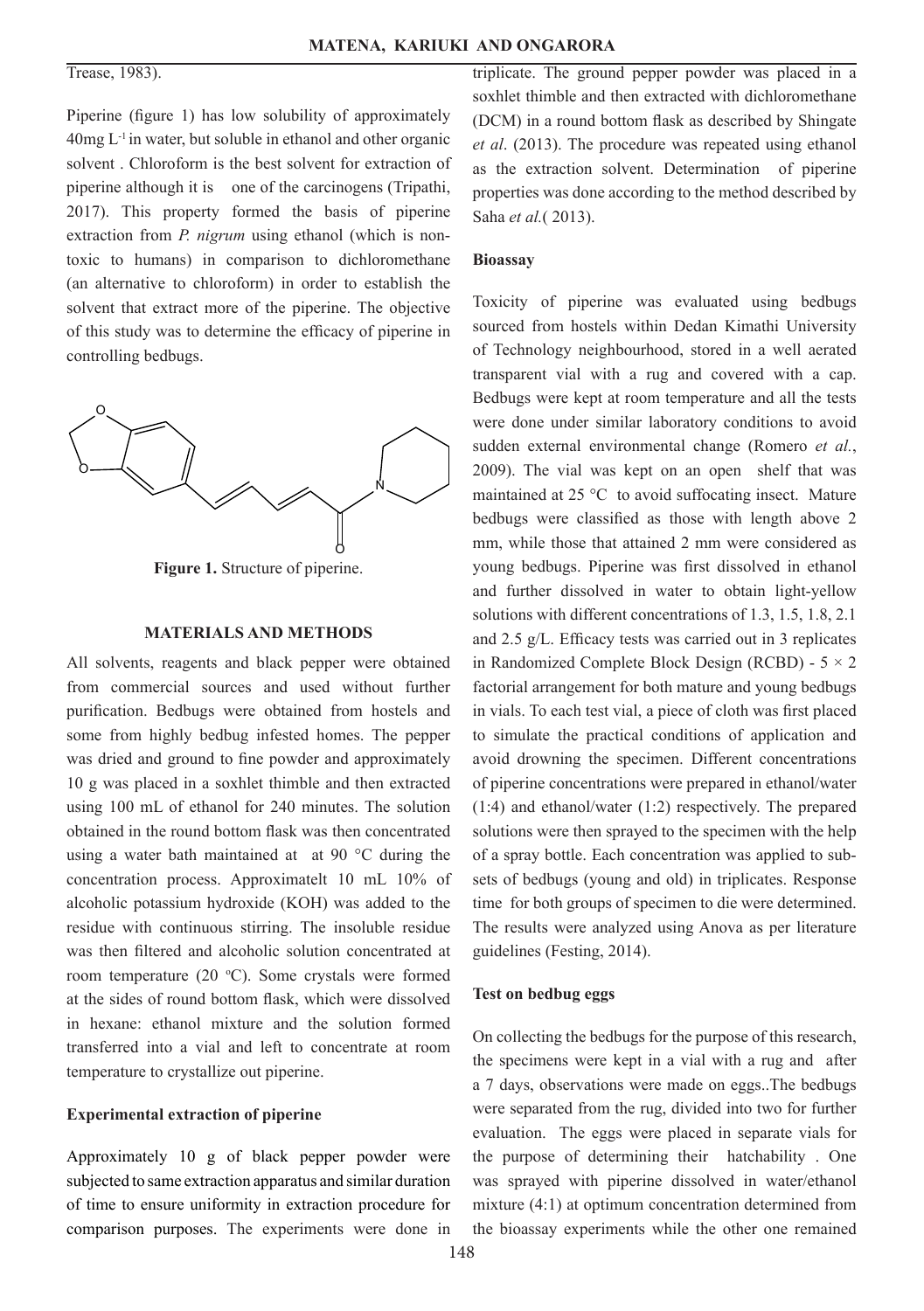unsprayed as a control. The vials containing bedbug eggs were kept under similar conditions.

#### **RESULTS AND DISCUSSION**

#### **Extraction of Piperine**

There was a difference in piperine yield and extraction time for DCM and ethanol solvents. Ethanol took 3 to 4 hours for the solvent to clear compared to DCM which took two hours. The time difference could be attributed to the differences in boiling points of the solvents (39.6 and 78.4 °C for DCM and ethanol, respectively) since DCM requires less energy to complete one cycle than ethanol. For DCM, after the first 4 empties, the solvent in the thimble turned clear implying no piperine was left in the sample. The difference in cycles is attributed to piperine solubility in different solvents. Piperine is slightly soluble in water (40 mg/L, or 1 g/25 L (18 $\degree$  C) and more so in alcohol (1  $g/15$  mL), ether (1  $g/36$  mL) or chloroform (1 g/1.7 mL) (Harwood, 1989).

The extraction process for piperine using ethanol yielded 1.01 g (10.1%, w/w) while the extraction using DCM yielded 74 mg (7.42%, w/w) of piperine from the dried black pepper powder. This outcome was much desired as there are some healthy side effects associated with prolonged and long exposure to DCM (Rioux, 1988). Although DCM is a preferred substitute for chloroform, recent studies have shown that length exposure to this solvent has similar effect to that of chloroform (Schlosser *et al.*, 2015). Schlosser and co-workers pointed to the possibility of DCM being carcinogenic to humans based on animal studies that resulted in carcinogenicity of the liver and lungs in mice. Ethanol gave a better yield despite requiring more energy i.e. longer time to extract piperine from the ground *P. nigrum* fruits. Use of ethanol as a solvent is a better option considering the health implications of DCM. (Ahmed, 1995).

#### **Bioassay**

Piperine solubility in water was a major hindrance in this study and therefore a better solvent system to dissolve crystals was required. Due to this challenge, a specific mass of piperine was weighed first then dissolved in a known volume of ethanol. Piperine fully dissolved in ethanol. When a known volume of water was added to the mixture, piperine crashed out of solution. Consequently, piperine was first dissolved in ethanol and then added drop-wise into water with vigorous stirring to obtain concentrations of 1.3, 1.5, 1.8, 2.1 and 2.5 g/L in in water/ethanol mixtures of (4:1) and (2:1) respectively. Thus, prepared solutions were used within five days of preparation. Efficacy test was carried out on both mature and young bedbugs. The results obtained are presented in Figures 2 and 3.



**Figure 2**. Time taken by young bedbugs (continuous curve) and mature bedbugs (broken curve) to die in different piperine concentrations in ethanol/water (1:4) mixture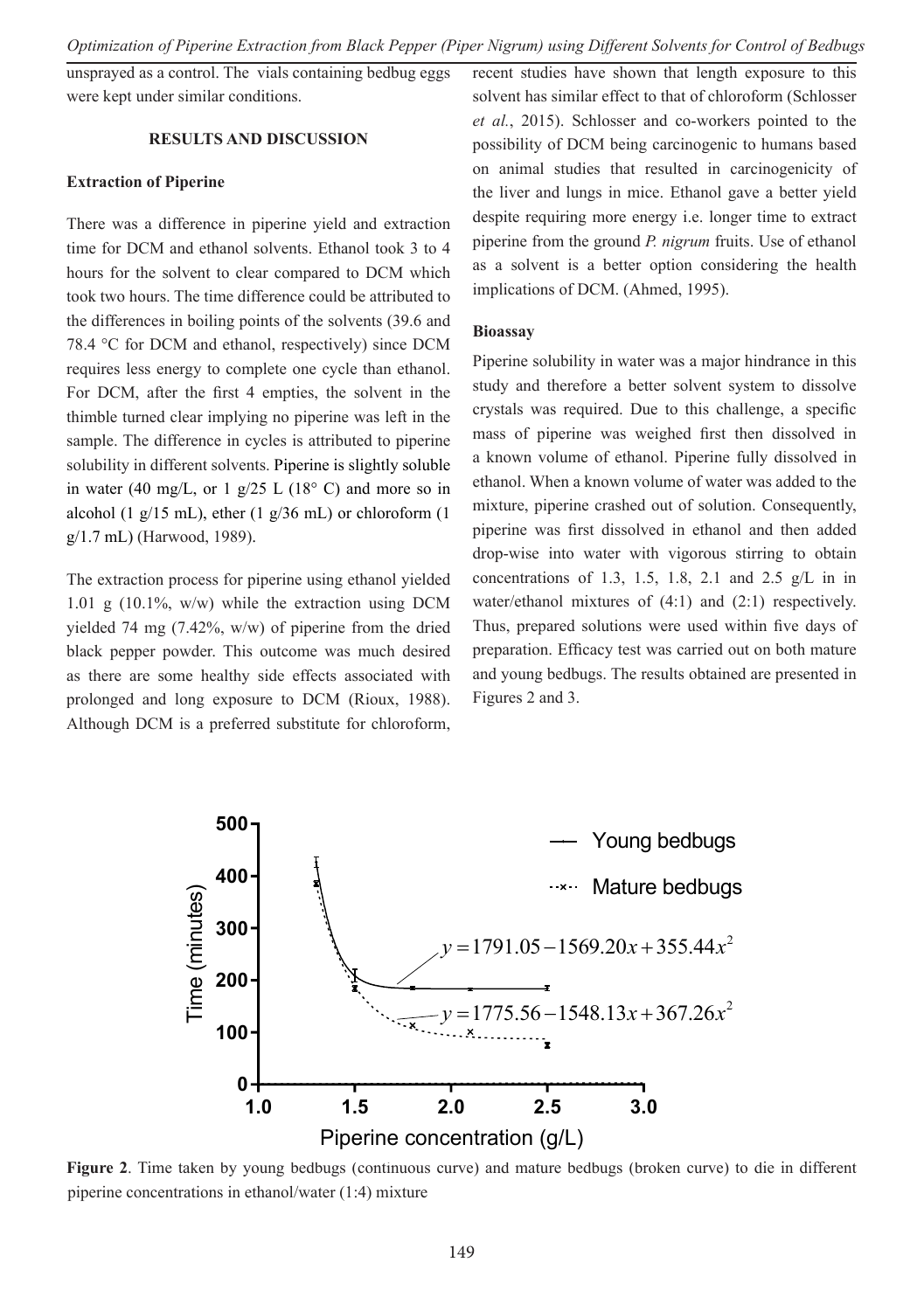It was clear from the bioassay results that mature bedbugs take a relatively shorter time to die as compared to young ones when sprayed with the same concentration of the solution. For example, at piperine concentration of 2.0 g  $L^{-1}$  in ethanol/water (1:4) mixture, mature bedbugs died after 100 minutes while young bedbugs died after 200 minutes (Figure 3). At concentration 1.4 g  $L^{-1}$ , both mature and young bedbugs took approximately 300-minute postexposure to die. This was taken to be the optimum dosage for the extract. However, as concentration reduced, the time taken by both groups narrowed to a common time. The results indicated that the potency of the formulation is dependent on the piperine concentration for the ethanol/ water  $(1:4)$  mixture. In other words, the cold ethanol/ water  $(1:4)$  mixture alone behaved like water and was not sufficient to kill either of the bedbug groups at low concentrations  $\leq 1$  g L<sup>-1</sup>. Cold water can only drown the concentrations  $\leq 1$  g L<sup>-1</sup>. Cold water can only drown the bedbugs since they cannot swim. Nonetheless, hot water bedbugs since they cannot swim. Nonetheless, hot wa<br>(over 45° C) is known to kill bedbugs (Johnson, 1941).

Similarly, the bioassay results for piperine in ethanol/ water (1:2) mixture for both mature and young bedbugs followed a comparable trend (Figure 3). For example, at piperine concentration of 2.0 g  $L^{-1}$ , it took mature bedbugs have abil 50 minutes on average to die while young bedbugs took approximately 100 minutes. The results indicate that increasing the amount of ethanol by two-fold reduces the

time it takes for piperine to kill the both young and mature bedbugs by half respectively. Although ethanol was used as a solvent, pure ethanol killed bedbugs at an average of 3.33 minutes for mature bedbugs and 9.33 minutes for young bedbugs, implying that ethanol can be used as an insecticide. Alcohol is known to kill insects through contact action (Sims and O'brien, 2011). However, economic factors were taken into consideration when deciding on the best solvent system for this purpose. Minimum amount of ethanol and least possible amount of piperine were used to determine the optimum concentration. In addition, ethanol is flammable and therefore cannot be considered as a safe option for bedbug control.

From the bioassay results above, using ethanol/water *ns* at low (1:2) was not economical due to high amount of ethanol required which can make the insecticide expensive. Therefore, a concentration of 1.4  $g/L$  of piperine in  $y_{1941}$  ethanol/water (1:4) was considered to be the optimum concentration for an insecticide formulation. Despite the fact that it takes longer time ( $\approx$  300 minutes) to kill the bugs, the final result is satisfactory compared to other synthetic insecticides that work within days and may not have ability to destroy the eggs (AFPMB, 2019).

> It is also worthy to note that control specimens for this study survived for extended periods of time. The mature



**Figure 3**. Time taken by young bedbugs (continuous curve) and mature bedbugs (broken curve) to die in different piperine concentrations in ethanol/water (1:2) mixture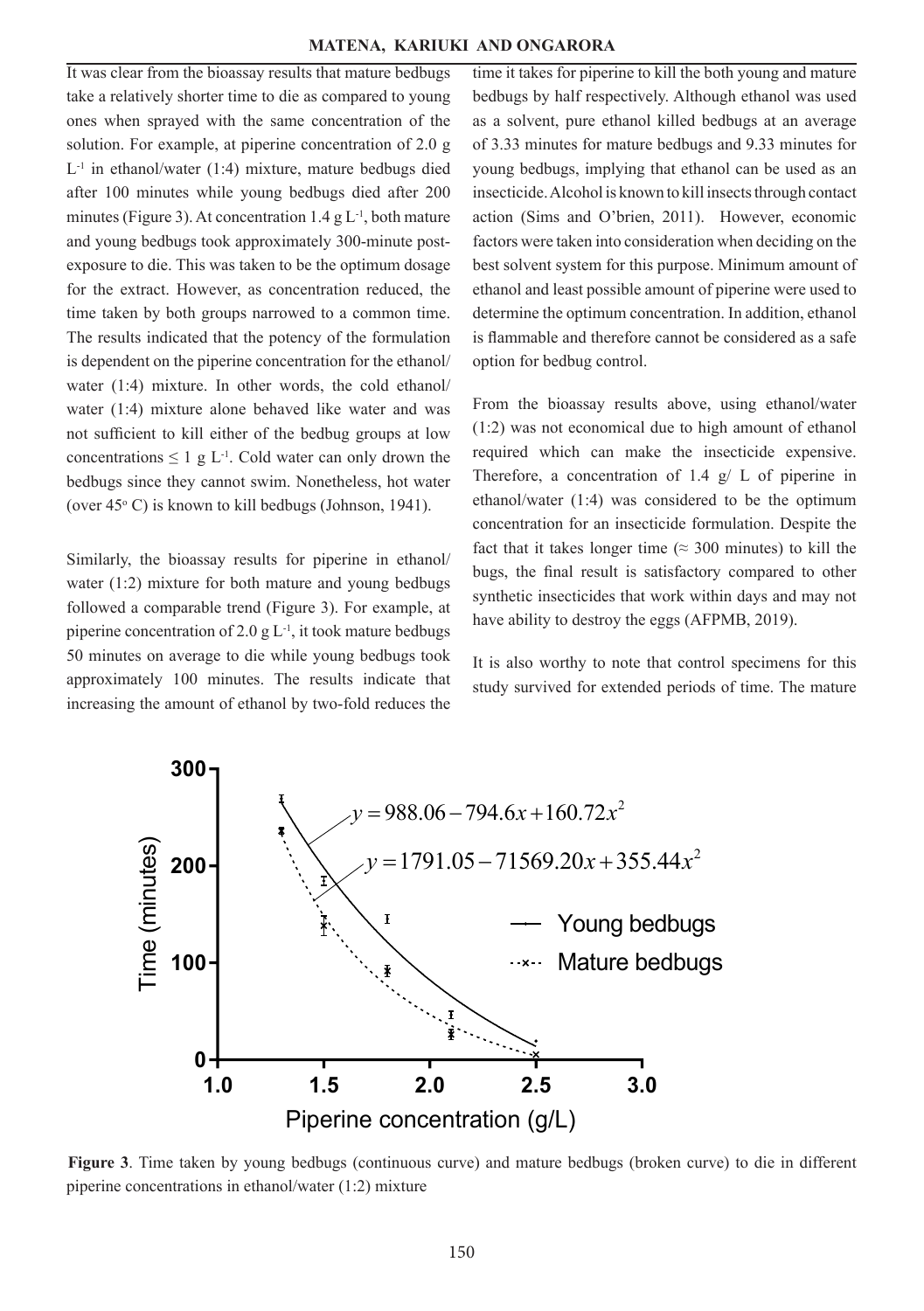# *Optimization of Piperine Extraction from Black Pepper (Piper Nigrum) using Different Solvents for Control of Bedbugs*

**Test on bedbug eggs**

control bedbugs stayed as long as 22 days while young ones survived up to 56 days without any supplements. This observation matched the earlier one which indicated that mature bedbugs died faster than the young ones on spraying them with insecticides.

Analysis of Variance (ANOVA) tables for the data obtained for piperine in ethanol/water (1:2) mixture for both mature and young bedbugs was performed to determine the significance of the relationship between the dependent and independent variables. The data set was picked for analysis since the response towards piperine concentrations by both mature and young bedbugs exhibited a similarity in trends. A low p-value (indicates that a significant relationship exists between dependent and independent variables. This was determined for the two sets of data represented by equations (mature bedbugs) and (young bedbugs) respectively. The results are given in Table I and Table II below.

# Out of 12 eggs that were in the vial sprayed with the piperine solution, none hatched. This indicated the ability of the insecticide to inhibit hatching of the bedbug eggs. This may have been caused by piperine and ethanol which acting as a thin film on the egg shell and therefore disrupting the hatching. The sprayed eggs turned from white to yellow lastly darkening in color which was an assurance that hatching would not take place. Nonetheless, of the seventeen eggs in the unsprayed vial, fourteen eggs hatched after seven days while three did not even after twenty days. This represents a viability rate of 83.4%. This is comparable to the data that was obtained (Miller, 2013).

## **CONCLUSION**

Piperine was extracted from black pepper using DCM and ethanol in 7.42% and 10.1% yields, respectively. Piperine

TABLE I - ANOVA TABLE FOR MATURE BEDBUGS TREATED WITH PIPERINE IN ETHANOL/WATER (1:2) MIXTURE

|            | Degrees of Freedom Sum of squares |        | Squared sum of squares F-value p-value |        |             |
|------------|-----------------------------------|--------|----------------------------------------|--------|-------------|
| Regression |                                   | 101485 | 50742                                  | 265.55 | $1.164e-10$ |
| Residuals  |                                   | 2293   | 191                                    |        |             |
| Total      | 14                                |        |                                        |        |             |

Table I shows ANOVA results for mature bedbugs. The low p-value (1.164e-10) indicated that there existed a significant relationship between dependent and independent variables. Therefore, it was concluded that there is a significant relationship between dependent and independent variables.

in water/ethanol (4:1) solvent mixture has potential to be used as an insecticide against bedbugs, although it may work better in a suitable surfactant or solvent system. In addition, young bedbugs take relatively longer time to die in comparison to mature bedbugs under similar conditions. This implies that there are differences in the mode of

TABLE II - ANOVA TABLE FOR YOUNG BEDBUGS TREATED WITH PIPERINE IN ETHANOL/WATER (1:2) MIXTURE

|            | <b>Degrees of Freedom</b> | <b>Sum of squares</b> | Squared sum of squares | <b>F-value</b> | p-value   |
|------------|---------------------------|-----------------------|------------------------|----------------|-----------|
| Regression |                           | 122147                | 61073                  | 208.01         | 4.856e-10 |
| Residuals  |                           | 3523                  | 294                    |                |           |
| Total      | 14                        |                       |                        |                |           |

A similar analysis (Table II) was performed for data obtained for young bedbugs. A low p-value (4.856e-10) also led to a conclusion that a significant relationship existed between dependent and independent variables.

action of insecticide at different stages of their life cycle. On the other hand, the ability of piperine to inhibit the hatching of bedbug eggs is of significance since a single spray has the potential eliminate an entire generation of the bedbugs - it is effective against all stages. However,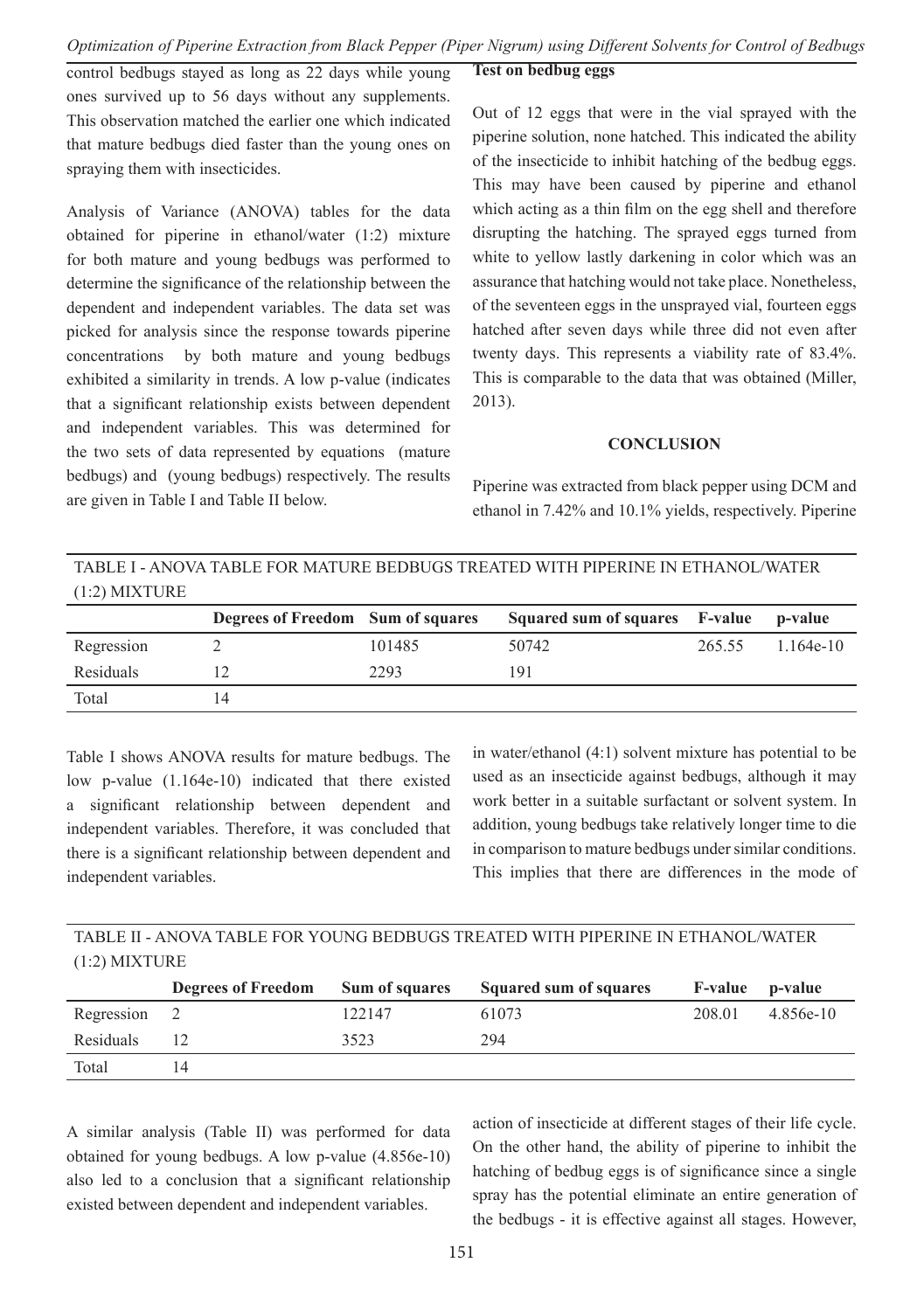further research should be carried out to determine better solvents for piperine to fully work as an insecticide. Research should also target the possibility of including piperine in soap formulations that can be used for laundry work as a way of destroying bedbug eggs, larvae or mature bedbugs. Further work to establish the mode of action of piperine on bedbugs is also recommended.

## **REFERENCES**

- [1]AFPMB. 2019. Bed Bugs Importance, Biology, and Control Strategies. *Information Services Division, Department of Defence*, USA. 18 - 22.
- [2]Ahmad, N., Fazal, H., Abbasi, B.H., Farooq, S.M., Ali M. and Khan, M.A. 2012. Biological role of Piper nigrum L. (Black pepper): A review. Asian *Pacific Journal of Tropical Biomedicine.* pp. 1945-1953.
- [3]Ahmed, F.E. (1995). Toxicological effects of ethanol on human health. *Critical Reviews in Toxicology*. 25(4), 347 - 367.
- [4]Busvine, J.R. (1958). Insecticide-resistance in bedbugs. *Bulletin of the World Health Organization*. 19, 1041 - 1052.
- [5]Dang, K., Doggett, S.L, Singham, G.V. and Lee, C.Y. (2017). Insecticide resistance and resistance mechanisms in bed bugs, Cimex spp. (Hemiptera: Cimicidae). *Parasites and Vectors.* 10, 318.
- [6]Duke, S.O., Cantrell. C.L, Meepagala K.M., Wedge D.E., Tabanca, N. and Schrader KK. (2010). Natural toxins for use pest management. Toxins (Basel). 2(8), 1943 - 1962.
- [7]Festing, M.F.W. (2014). Randomized Block Experimental Designs Can Increase the Power and Reproducibility of Laboratory Animal Experiments. *Journal of the Institute for Animal Laboratory Research.* 55( 3), 472 - 476.
- [8]Govindarajan, V.S. (1977). Pepper Chemistry, technology and quality evaluation. Critical *Reviews in Food Science and Nutrition*. 9, 115 - 225.
- [9]Harwood, L.M. and Moody, C.J. (1989). Experimental organic chemistry: Principles and Practice (Illustrated ed.). Wiley-Blackwell. 122 - 125.
- $[10]$ Johnson, C,G.  $(1941)$ . The ecology of the bed bug, Cimex lectularius L., in Britain. *Journal of*

*Hygiene*. 41, 345 - 61.

- [12]Johnson, M.S. and Hill, A.J. (1948). Partial resistance of a strain of bed bugs to DDT residual. *Medicine Newsletters*. 12, 26 - 28.
- [13]Kokate, C.K., Purohit, A.P. and Gokhale, S.B. (2010). Pharmacognosy. Nirali Prakashan. (45), 156 - 158.
- [14]Leung, A.Y.(1980). Encyclopedia of Common Natural Ingredients Used in Food, Drugs and Cosmetics. John Wiley & Sons.
- [15]Miller, D.M., Polanco, A. and Rogers, J. (2013). Bedbug Biology and Behaviour. Virginia Cooperative Extension. VT/0613/ENT-8P
- [1]Mukherjee, P.K. (2008). Quality control of herbal drugs: An approach to evaluation of botanicals. Business Horizons Pharmaceutical Publishers. (1), 758 - 760.
- [17]Potter, M.F. (2011). The history of bed bug management - with lessons from the past. *American Entomology.* 57, 14 - 25.
- [18]Rioux, J.P. and Myers, R.A. (1988). Methylene chloride poisoning: A paradigmatic review. *Journal of Emergency Medicine.* 6 (3): 227 - 238.
- [19]Romero, A.M., Potter, F. and Haynes, K.F. (2009). Behavioral responses of the bedbug to insecticide residues. *Journal of Medical Entomology*. 46(1), 51 - 57.
- [20]Saha, K.C., Seal, H.P. and Noor, M.A. (2013). Isolation and characterization of piperine from the fruits of black pepper (Piper nigrum). *Journal of the Bangladesh Agricultural University*. 11(1), 11 - 16.
- [21]Sims, S.R. and O'brien, T.E. (2011). Mineral Oil and Aliphatic Alcohols: Toxicity and Analysis of Synergistic Effects on German Cockroaches (Dictyoptera: Blattellidae). *Journal of Economic Entomology*. 104(5): 1680 - 1686.
- [22]Schlosser, P.M, Bale, A.S, Gibbons, C.F., Wilkins A. and Cooper, G.S. (2015). Human Health Effects of Dichloromethane: Key Findings and Scientific Issues. *Environmental Health Perspectives*. 123(2), 114 - 119.
- [23]Shingate, P.N., Dongre, P.P. and Kannur, P.M. (2013). *International Journal of Pharmaceutical*